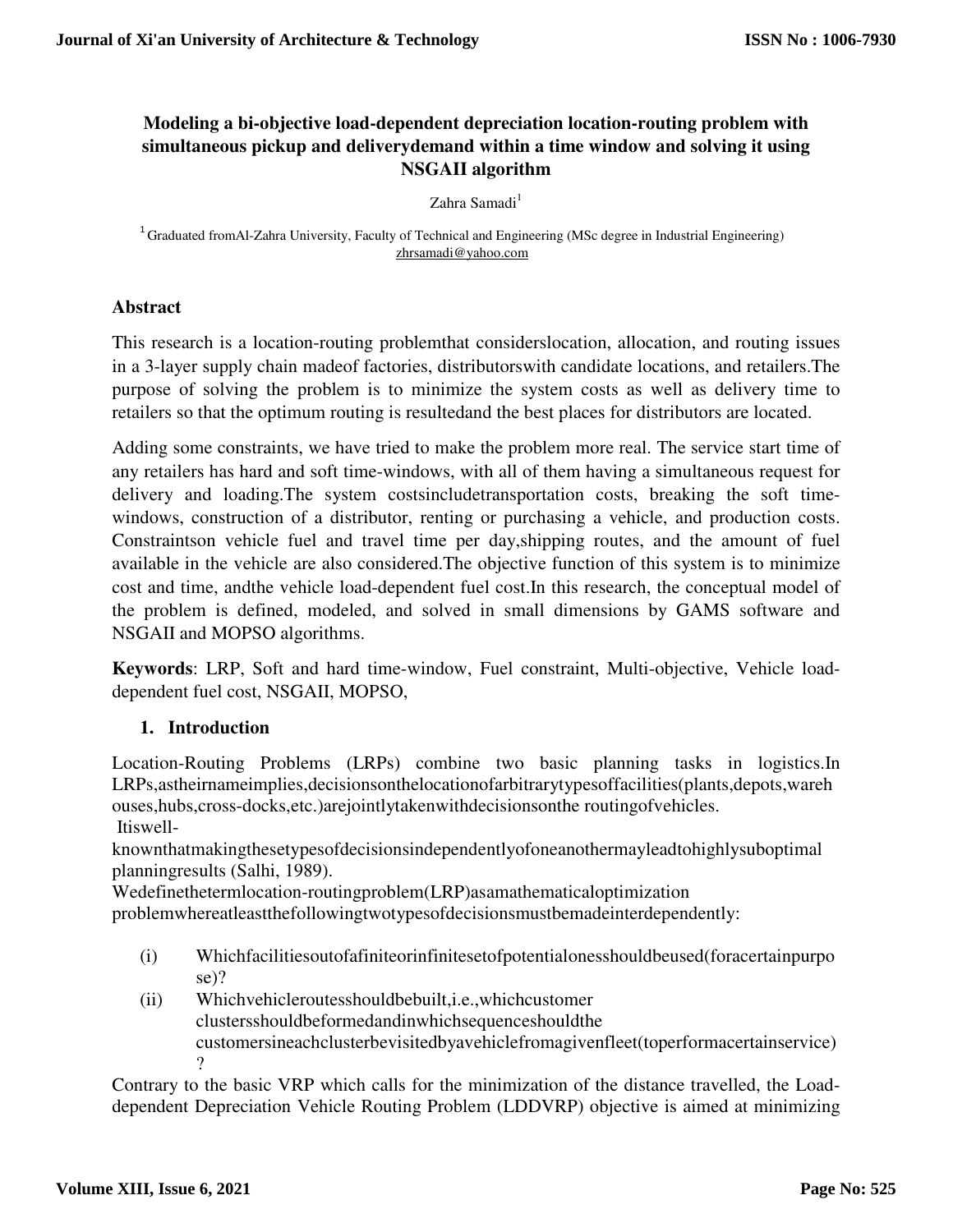the total product of the distance travelled and the gross weight carried along this distance. Thus, the depreciation cost of fleet is minimized.

In the general form of LDDLRP, it is often assumed that customers have only delivery demand and it is interested in how to distribute the goods to customers with a fleet of vehicles, which can service all type of customers. However, in practice, with the development of reverse logistics and just-in-time strategy application, more and moreenterprises realize that satisfying the customers' simultaneous delivery and pick-up demand in reasonable time window can enhance the customers' satisfaction, and reduce operation cost. By taking into consideration this kind of demand structure of customers, in this paper, we present a load-dependent depreciation location routing problem with heterogeneous fleet, simultaneous pickup-delivery and time windows (LDDLRPHFSPDTW), which is a variant of the LRP. The LDDLRPHFSPDTW arises in a number of reverse logistics contexts. For example in beverage industry such as beer, juice, etc., empty bottles are collected for recycling when merchandise orders are delivered to customers, and each customer is serviced by exactly one vehicle within its time windows. In  $LRP_s$  with time window, each customer must beserved at a specific time window. If vehicles arrive before the time window "opens" or after the time window "closes," there will be waiting cost and late cost. Customers receive service within the specified period, i.e., they are not served sooner or later (Huang, 2021). An example of this would be perishable products,where not following the time window is forbidden.

The LDDLRPHFSPDTWconsists of two main sub-problems: the location routing problem with simultaneous pickup-delivery (LRPSPD) and the load-dependent depreciation vehicle routing problem (LCVRP). Since both problems belong to the class of NP-hard problems, the LDDLRPHFSPDTW is also a non-polynomial (NP) problem. Due to the difficulty of the problem itself, to the best of our knowledge, there is no previous study on the LDDLRPHFSPDTW in the literature.Therefore, to solve theLDDLRPHFSPDTW, we propose a mixed integer programming formulation for the problem.Furthermore, as our problem is a biobjective one, we solve small sizes of problem using two evolutionary algorithms that originally search the decision space in a continuous manner including: (1) multi-objective particle swarm optimization (MOPSO) and (2) non-dominated sorting genetic algorithm (NSGA)-II.

### **2. Literature Review**

Since the load-dependent depreciation for location routing problem with heterogeneous fleet, simultaneous pickup-delivery and time windows is not addressed in the literature, we briefly review the related literature to this problem.

In 1981, Schrage (Schrage, 1981) proposed vehicle routing and scheduling problem with time window constraints as an important area for progress in handling realistic complications and generalizations of the basic routing model. Feng (Feng, 2011) divide the VRPTW with delivery and pickup into five categories. Wang and Lang (Lang, 2008) proposes multi-period vehicle routing problem with recurring dynamic time windows.

In the general form of LRP, it is often assumed that customers have only delivery demand. Mehrjerdi et al. proposed a greedy clustering method (GCM) to solve the capacitated location routing problem (Mehrjerdi Y Z, 2013)with fuzzy demands.Prodhon(C., 2011) proposed a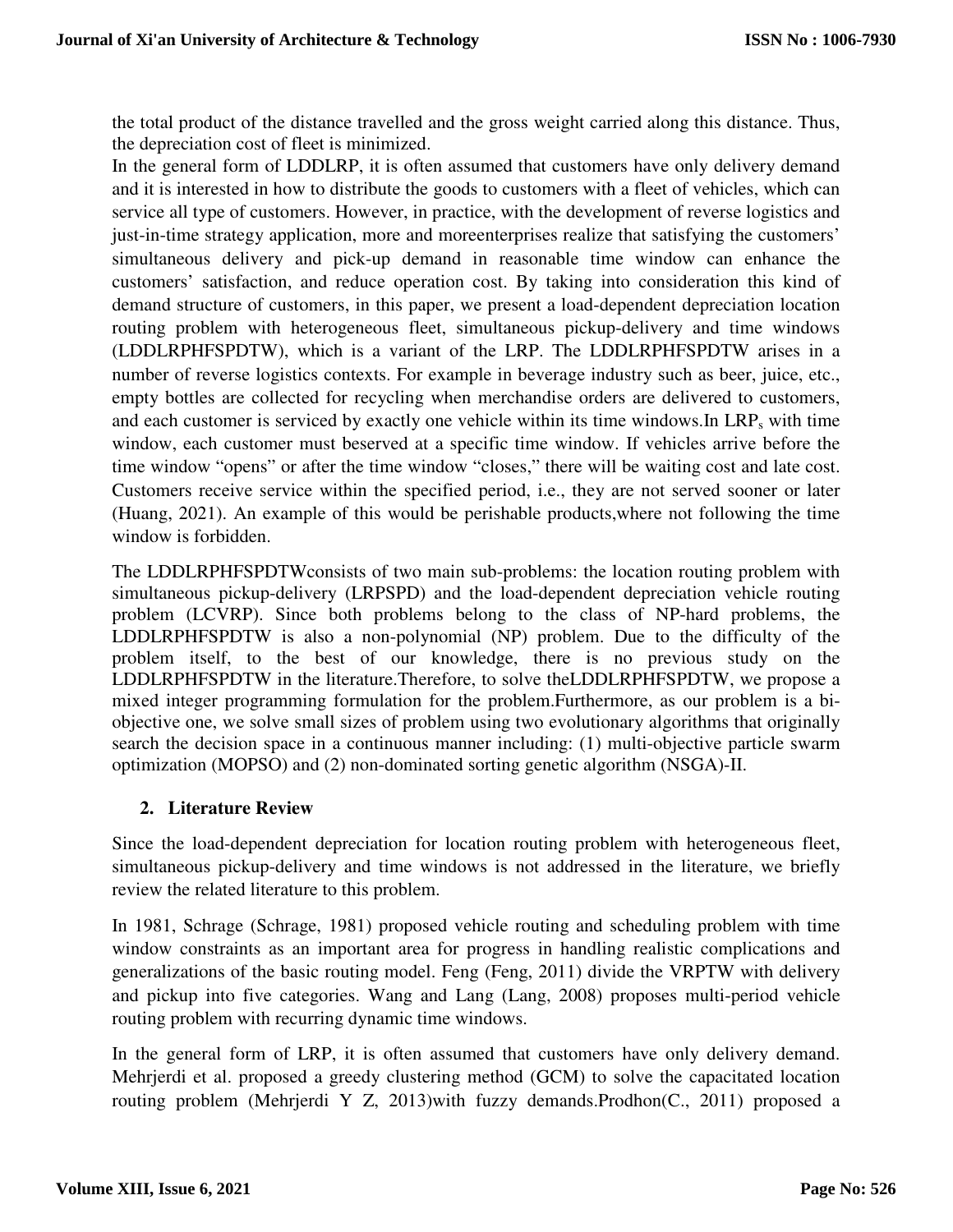nonlinear mathematical model for the periodic location-routing problem and designed a hybrid evolutionary algorithm.The location routing problem with simultaneous pickup-delivery is an extension of the LRP in terms of types of the customers' demand, which was first proposed by Karaoglan(Karaoglan, 2012). They proposed a nonlinear mathematical model for the LRPSPD and designed a two-phased heuristic approach based on simulated annealing algorithm to solve the problem.

In many VRP problems, the travel distance between customers or the total travel time between cities is considered as a cost and becomes an objective function. In the real world, it is sometimes necessary to calculate other costs such as minimizing vehicles, travel time, and reducing waiting time (Yutao Qi, 2015). Therefore, it is necessary to use special techniques to calculate the objective function. Such problems are called multi-objective vehicle routing problems(MOVRP).

### **3. Problem Definition**

In this problem, a three-layer supply chain with factoriesat the highest, distributorsat the second, and retailersat the lowest level is considered. There are candidate sites for distributors to be located, while retailers and vehicles are to be assigned to these distributors, as well as shipping routes being designed from distributors to retailers.A heterogeneous fleet of vehicles is available for delivery of products to retailers, in which vehicles have different speeds, capacities, fuel consumption, and purchase costs.After being located,the distributors must be assigned to a factory. Each vehicle is assigned to only one distributor, and the start and end of its route would be from the same place. Two time windows, hard and soft, are defined as time limits for serving retailers. The hard time window, [a<sub>i</sub>, bi], means that it is not allowed for a retailer i to be servedearlier than time  $a_i$  and later than time  $b_i$ . The soft time window,  $[Es_i, Ls_i]$ , is in place to penalize those deliveries done earlier than time  $Es_i$  and later than time L $s_i$ . This deviation will continue as long as the hard time window is not violated.Every retailer has two types of definite demand;delivery and pickup. Basedon the former, products are loaded from the distributor and delivered to the retailer, while the latter is a basis for vehicle to be loaded in retailer zone and continues its path to the distributor.

The system costs in this research include the cost oftransportation, the fixed cost of using the vehicles, the cost of distributors being constructed in candidate locations, the cost of breaking the soft time window, and the cost of production.

There are two types of retailers,  $R_1$  and  $R_2$ . The type  $R_1$  retailers are those with fuel station while R2 retailers does not have any.Each retailer is serviced only once ina route and by one vehicle. Each vehicle is used in one route only and is assigned to only one distributor. Anotherconstraint of the problem is the time limit for returning the vehicle to a distributor. In other words, a time limit is defined for returning to the distributor.Loading (pickup) operation for each retailer is done after delivery of goods.In terms of system costs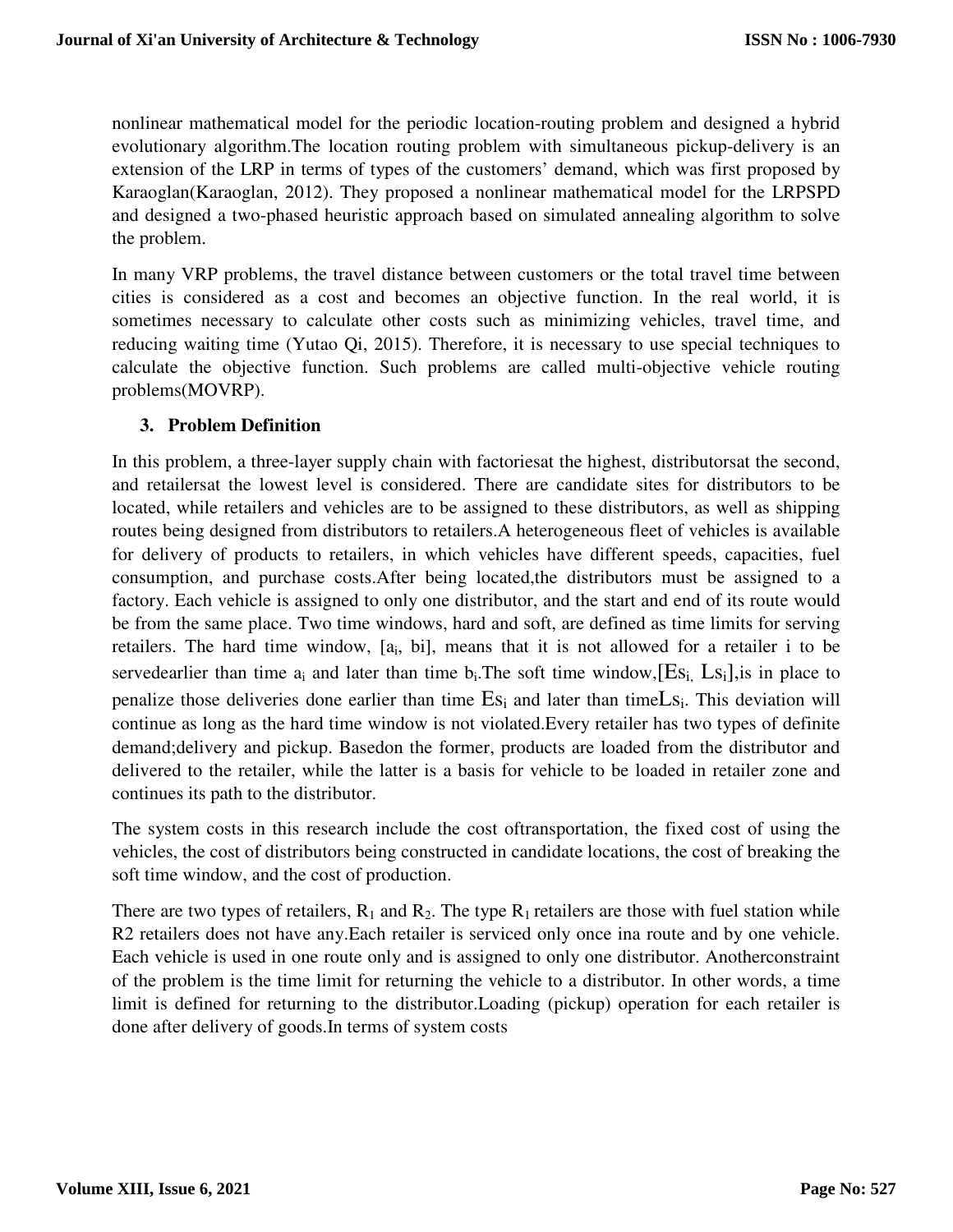### **4. Mathematical model**

#### **Sets**

- D Distributor Candidate Location Set
- F Set of Factories
- R Set of Retailers
- K Set of Vehicles
- $R_1$ <br> $R_2$ Set ofRetailer locations where it is possible to refuel.
- Set ofRetailer locations where it is not possible to refuel.

### Parameters

- $r_i$  Amount of delivery request from retailer i
- Pi Amount of pickups request from retailer i
- $S_i$  Service time to retailer i (unloading operation)
- $Q_k$  Loading (pickups) capacity of each vehicle k<br>a<sub>i</sub> The earliest time allowed to service the retails
- The earliest time allowed to service the retailer i in a hard time window
- $b_i$  The latest time allowed to service the retailer i in a hard time window
- M Optional large number
- $ES_i$  The earliest time allowed to service the retailer i in the soft time window
- $LS<sub>i</sub>$  The latest time allowed to service the retailer i in the soft time window
- *W<sup>2</sup>* Cost per unit time deviation from the earliest time allowed in the soft time window
- *W<sup>3</sup>* Cost per unit time deviation from the latesttime allowed in the soft time window
- Fixed cost of using a vehicle k /
	- $\boldsymbol{k}$ C Cost of consuming one unit of fuel
- Cost of constructing a distributor candidate location d
- $fix_d$ <br>AT  $AT$  Minimum amount of fuel allowed in the vehicle<br>DAY The length of a working day
- The length of a working day
- $dx_{ii}$  Distance from node i to node j
	- full Fuel tank capacity
	- $V_k$  Speed of k Vehicle
	- $cap_d$  Candidate capacity location of the distributor d
- $\overline{cap}_f$  Capacity of factory f
- $FC_k$  The amount of fuel consumption of the vehicle k per unit distance

# **Decision variables**

- Variable zero and one, if the vehicle k belonging to distributor d travels from node i to node j is equal to one and otherwise, it is equal to zero. *Xijkd*
- $ts_i$  Time to start service to the retailer i<br>  $L O_k$  The amount of load on the vehicle k
- The amount of load on the vehicle k when leaving the distributor
- $L_i$  The amount of cargo remaining on the vehicle after servicing the retailer j
- Variable zero and one; If the distributor d is constructed, it is equal to one; otherwise it is equal to zero.  $Z_d$
- $E_i$  Time deviation from the earliest time allowed to serve the retailer i in the soft time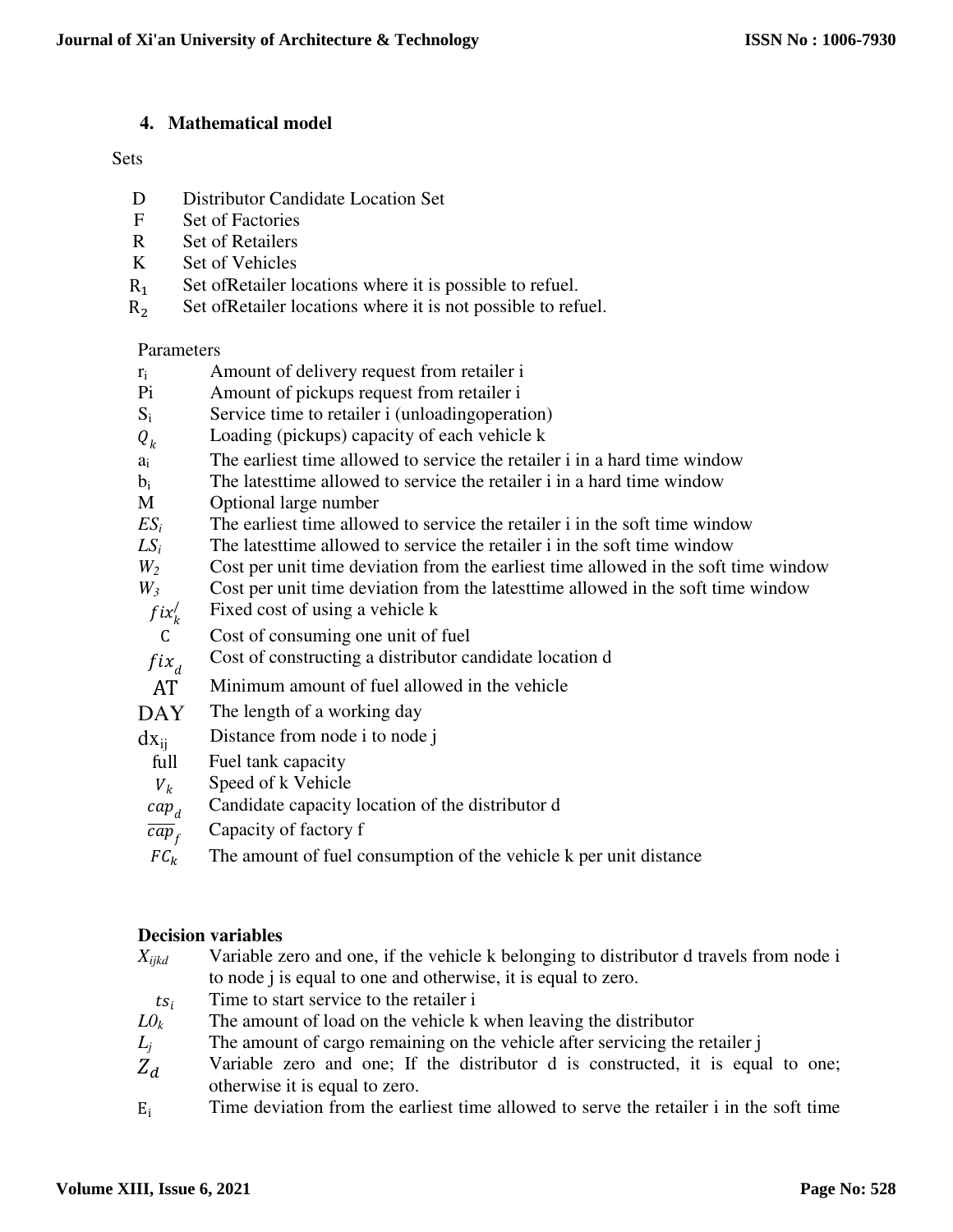window

- Time deviation from the latest time allowed to serve the retailer at the end of vehicle k route in the soft time window  $L_i$
- $s f_k$  Return time of vehicle k to the distributor<br>de<sub>d</sub> Distributor Center d Demand
- Distributor Center d Demand
- Variable zero and one; If distributor d is assigned to factory f, it is equal to one; otherwise it is equal to zero.  $Y_{df}$
- $A_i$  Determines the amount of fuel on the vehicle
- Depreciation cost due to the amount of load on the vehicle from the retailer i to the next node  $cost_i$
- Depreciation cost due to the amount of load on the vehicle from thedistributor d related to vehicle k to the first retailer of each route  $ic_{kd}$

$$
\min \sum_{k \in K} \sum_{d \in D} \sum_{j \in R \cup D} \sum_{i \in R \cup D} X_{ijkd} \cdot F C_k \cdot dx_{ij} \cdot C \cdot + W_2 \cdot \sum_{i \in R} E_i + W_3 \cdot \sum_{i \in R} L_i + \sum_{d \in D} Z_d \cdot fix_d.
$$
  
+ 
$$
\sum_{d \in D} \sum_{k \in K} \sum_{i \in R} X_{dikd} \cdot fix_k' + \sum_{f \in F} Y_{df} \cdot de_d \cdot Cp_f + \sum_{i \in R} cost_i + \sum_{d \in D} \sum_{k \in K} ic_{kd}
$$

The first objective function is to minimize the set of costs.The first part is related to the objective function,representing the replacement cost. The second and third parts are the cost of not complying withthe soft time window. The fourth part is the fixed cost of the distributor. The fifth part represents the fixed cost of the vehicle, and the sixth part represents the cost of production.The seventh and eighth parts are the costs ofdepreciationresulted from the load on the vehicles.

$$
\min Z \sum_{i \in R} t s_i
$$

The service time is minimized in the second objective function.

Subject to:

1. 
$$
\sum_{d \in D} \sum_{k \in K} \sum_{i \in R \cup D} X_{ijkd} = 1
$$
  
\n2. 
$$
\int d \in D, k \in K
$$
  
\n3. 
$$
\sum_{i \in D \cup R} X_{ijkd} = \sum_{i \in D \cup R} X_{jikd}
$$
  
\n4. 
$$
\sum_{d \in D} \sum_{i \in R \cup D} X_{dikd} \le 1
$$
  
\n5. 
$$
\sum_{i \in D, i \ne d} \sum_{j \in R} X_{ijkd} = 0
$$
  
\n6. 
$$
\int d \in D, k \in K
$$
  
\n7. 
$$
\int d \in D, k \in K
$$
  
\n8. 
$$
\int d \in D, k \in K
$$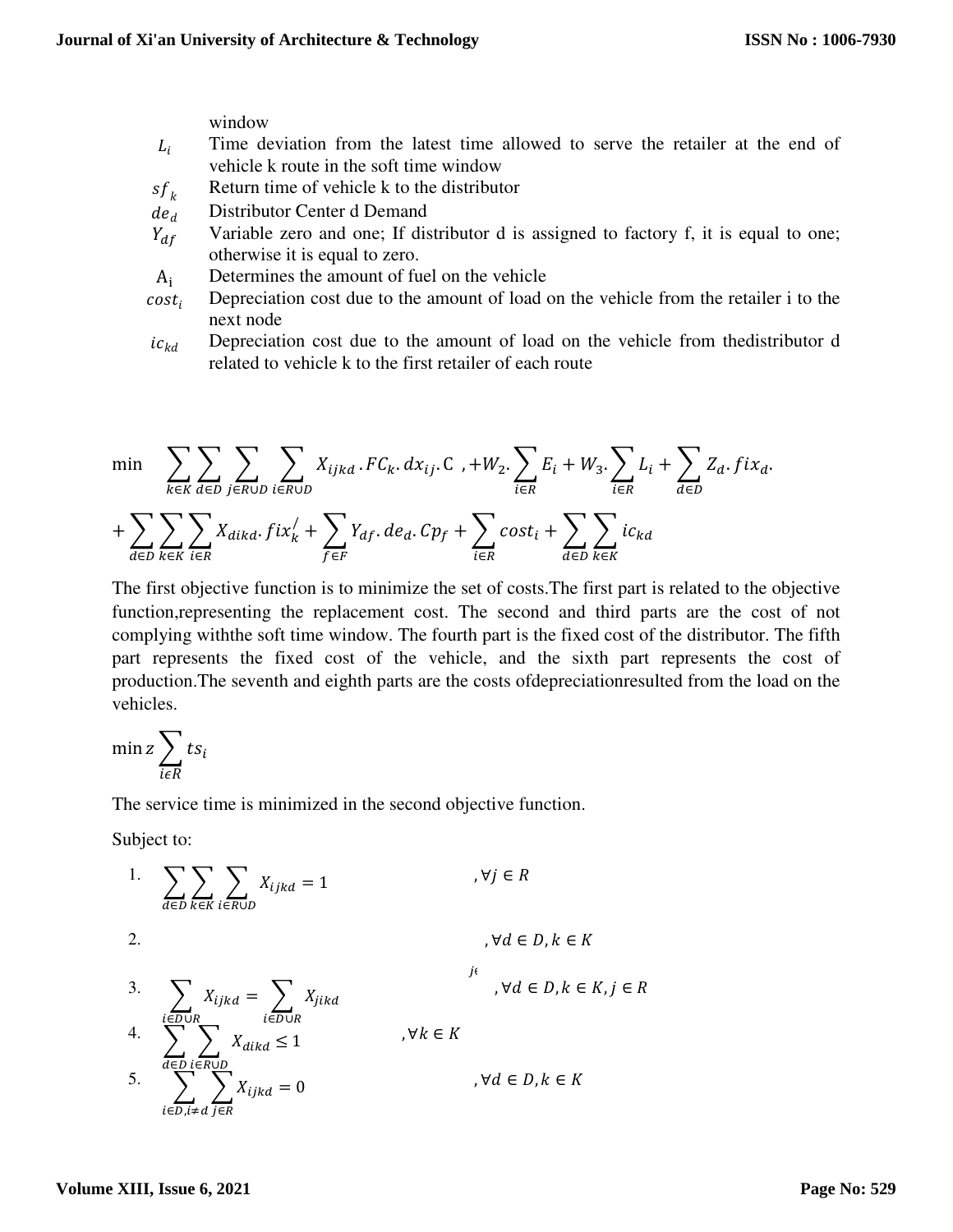6. 
$$
\sum_{i \in R} \sum_{j \in D, j \neq d} x_{ijk d} = 0 \qquad \forall d \in D, k \in K
$$
  
\n7. 
$$
X_{ikd d} = 0 \qquad \forall d \in D, k \in K
$$
  
\n8. 
$$
S_i + \frac{dX_{ij}}{V_k} + TS_i - M.(1 - X_{ijk d}) \le S_j \qquad \forall d \in D, k \in K, i \in D \cup R, j \in R
$$
  
\n9. 
$$
S_i + \frac{dX_{ij}}{V_k} + TS_i + M.(1 - X_{ijk d}) \ge S_j \qquad \forall d \in D, k \in K, i \in D \cup R, j \in R
$$
  
\n10. 
$$
S_d = 0 \qquad \forall d \in D
$$
  
\n11. 
$$
a_i \le S_i \le b_i \qquad \forall i \in R
$$
  
\n12. 
$$
LO_k = \sum_{d \in D} \sum_{i \in R \cup D} \tau_j \times X_{ijk d} \qquad \forall k \in K
$$
  
\n13. 
$$
LO_k \le Q_k \qquad \forall k \in K
$$
  
\n14. 
$$
L_j \ge L_0 - \tau_j + p_j - M.(1 - X_{djk d}) \qquad \forall d \in D, k \in K, j \in R
$$
  
\n15. 
$$
L_j \le L_0 - \tau_j + p_j - M.(1 - X_{djk d}) \qquad \forall d \in D, k \in K, j \in R
$$
  
\n16. 
$$
L_j \ge L_i - \tau_j + p_j - M.(1 - X_{djk d}) \qquad \forall d \in D, k \in K, j \in R
$$
  
\n17. 
$$
L_j \le L_i - \tau_j + p_j - M.(1 - X_{djk d}) \qquad \forall j \in R, i \in R
$$
  
\n18. 
$$
L_j \cdot (\sum_{d \in D} \sum_{i \in R \cup D} X_{ijk d}) \le Q_k \qquad \forall j \in R, i \in R
$$
  
\n19. 
$$
L_i \ge (S_i - S_i) \qquad \forall i \in R
$$
  
\n10. 
$$
B_i \ge A_i \qquad E_i \ge (ES_i - S_i) \qquad \forall i \in R
$$
  
\n11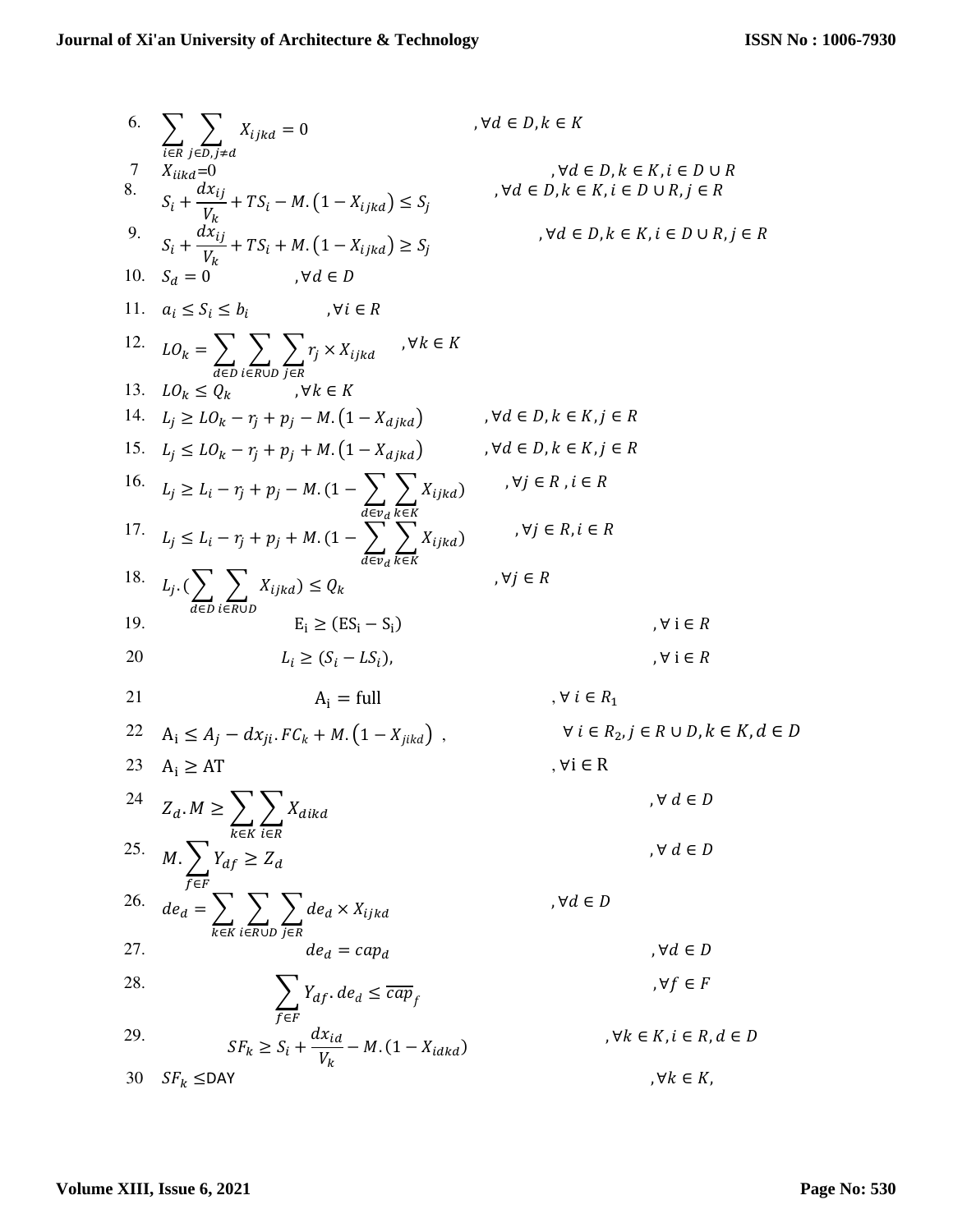31. 
$$
ic_{kd} \geq L O_{dk}
$$
.  $d_{di}$ .  $cw - M$ .  $(1 - X_{dikd})$ ,  $\forall d \in I$ 

32. 
$$
ic_{kd} \leq L O_{dk} \cdot d_{di} \cdot cw + M \cdot (1 - X_{dikd})
$$

33. 
$$
cost_i \ge L_i.d_{ij}.cw - M.(1 - X_{ijkd})
$$

34.  $cost_i \le L_i.d_{ij}.cw + M.\left(1 - X_{ijkd}\right)$  ,  $\forall d \in D, k \in K, j \in R \cup D, i \in R$ 

35.  $X_{ijkl} Z_d, Y_{df} = 0 \text{ or } 1$ 

36  $L_j$ ,  $S_{iu}$ ,  $LO_{dk}$ ,  $cost_i$ ,  $ic_{kd} \ge 0$ 

 $D, k \in K, i \in R$  $, \forall d \in D, k \in K, i \in R$  $, \forall d \in D, k \in K, j \in R \cup D, i \in R$ 

Constraint (1) ensures that a vehicle is imported into each retailer.

Constraint (2), any vehicle that leaves the distributor returns to the same distributor at the end of the route.

Constraint (3) ensures thatthe same vehicle that enters that node to serve each retailer exits that node.

Constraint(4): Each vehicle is used in only one distributor.

Constraint (5, 6) Ensures that if a vehicle leaves a distributor, that vehicle belongs only to that distributor.

Constraint (7): there is no edge from each node to itself.

Constraint(8 and 9) calculate the start time of service to each retailer.

Constraint(10): The start time of the vehicle is zero.

Constraint(11) Ensures compliance with the hard time window limit.

Constraint (12) calculates the amount of initial loading (pickups) of the vehicle.

Constraint (13) examines the capacity limit of the vehicle for initial loading (pickups) of the vehicle.

Constraint (14, 15) Calculatethe amount of load on the vehicle after leaving the first retailer along the route.

Constraint(16, 17) Calculate the amount of load on the vehicle after leaving the rest of the retailers.

Constraint(18) examines the vehicle capacity limit for the amount of load on the vehicle along the route.

Constraint(19) calculatesthe amount of deviation from the soft time window for retailers.

Constraint(19 and 20) calculate the amount of deviation from the soft time window for retailers.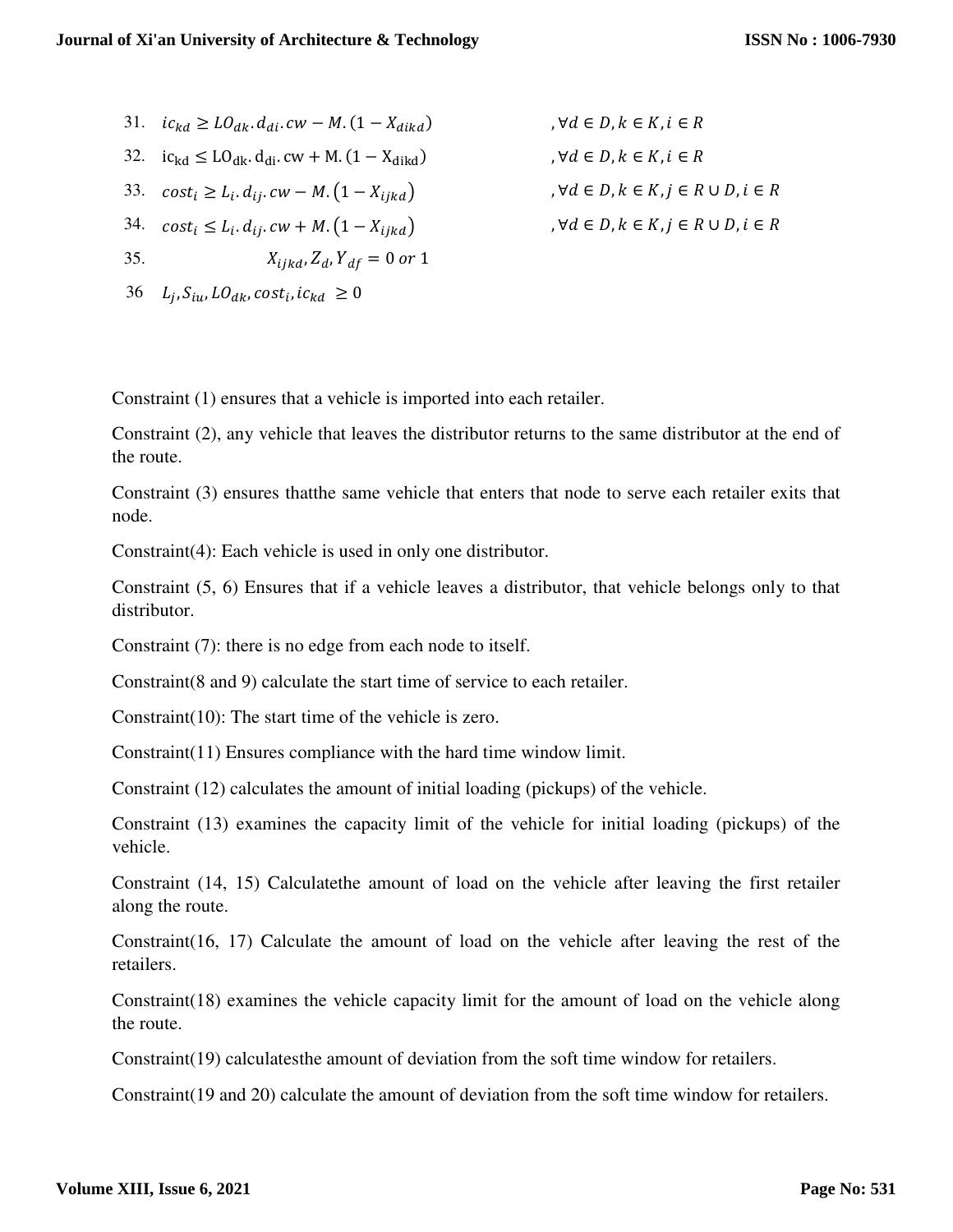Constraint(21) indicates thatthe amount of fuel in the vehicle fuel tank is completely full at the end of the service to retailers where refueling is possible.

Constraint (22) Calculates the amount of fuel in the vehicle's fuel tank at the end of service to retailers where refueling is impossible.

Constraint(23)ensures that the vehicle fuel limit is met.

Constraint (24) specifies established distributors.

Constraint (25): Each constructed distributor is allocated to a factory.

Constraint(26) calculates the demand of each distributor.

Constraint (27) examines the demand constraints of each distributor.

Constraint (28) examines the demand constraints of each factory.

Constraint(29) Calculates the travel time for each vehicle.

Constraint (30) examines the time limit of the travel length in a day.

Constraint(31, 32) Calculate the depreciation cost due to the vehicle'sload from each warehouse to the first retailer on each route.

Constraint(33, 34) Calculate the depreciation cost due to the vehicle'sload fromretailer i to the next node

Constraint (33) specifies variables zero and one.

Constraint (34) specifies variables greater than or equal to zero.

# **5. Solution by Multi-Objective non-dominated sorting genetic algorithm (NSGA-II)**

The NSGAII algorithm is a well-known algorithm in which a population of answers is generated first.A proper reproductive process causes the parents to be selected at each stage. New children are formed from the selected parentswith some of the characteristics of parents, and children can better reproduce.Some components of the NSGAII algorithm have the following features.

### **4.1. Initial answer display**

In this research, the initial answer consists of three parts. The first part includes  $(n + k-1)$ house.If n is the number of retailers, k is the number of vehicles.The initial answer consists of a row with  $n + k - 1$  cells containing ordinal numbers 1 to  $n + k - 1$ . The numbers 1 to n is the retailer number. The number  $n + 1$  to  $n + k-1$  indicate the arrival and delivery of the vehicle to the distributors, which means the route's end and the use of another vehicle.The order of the numbers inside the columns indicates the order of service to retailers. The number  $n + i$  represents the vehicle i. The retailers that precede it represent the retailers that are serviced by that vehicle, respectively.If there is no retailer number before the vehicle number, it means that none of the retailers have been assigned to that vehicle, and the vehicle has not been used.All retailers that are located after the last vehicle number are allocated to the latest vehicles, respectively.In this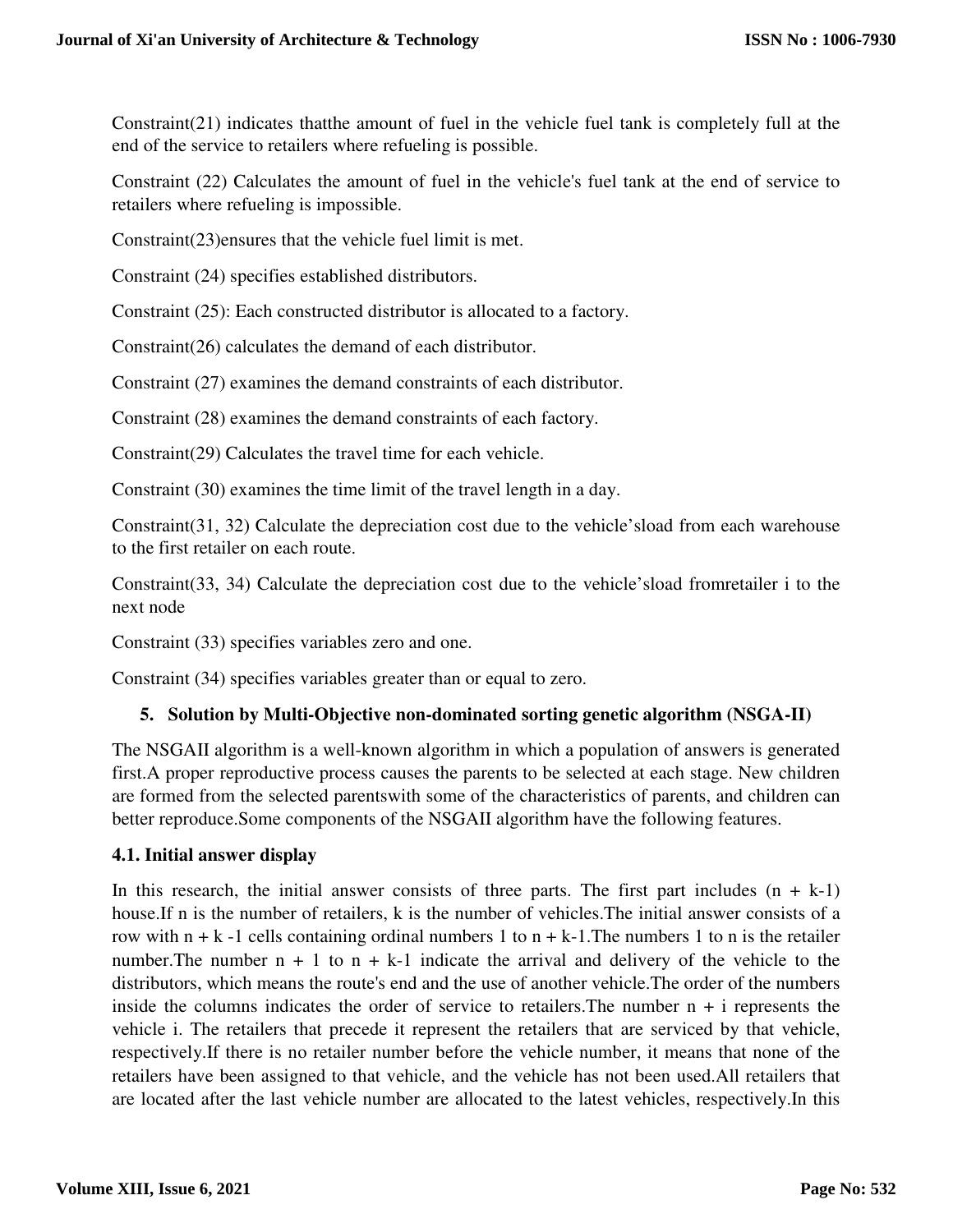section, retailers are assigned to vehicles. The second part includes  $(k + d-1)$  house kis the number of vehicles, and d is the number of candidate locations for the construction of distributors.In this section, similar to the previous section, the used vehicles are allocated to distributors. The third part includes  $(d + f - 1)$  house in which d is the number of distributors and f is the number of factories. This part, like the previous parts, the used distributors are allocated to the factories.

To better understand this issue, an example of aninitial answer display is given.This example is shown in Figure 4-1, where there are eight retailers, three vehicles, and three distributor candidate locations.In the first part, the numbers 1 to 8 represent the retailers, and the numbers 9 and 10 represent the first and second distributors.According to Figure 1, retailers 4, 6, 8 are serviced by the first vehicle, retailers 1, 3 are serviced by the second vehicle, and retailers 7, 2, and 5 are serviced by the third vehicle.In the second part, the numbers 1 to 3 indicate the number of vehicles, and the numbers 4 and 5 indicate the first and second distributors.According to the provided answer, the first and second vehicles are assigned to the first distributor, and the third vehicle is assigned to the second distributor.In this answer, a third distributor is not established.In the third part, the numbers 1 to 3 indicate the number of distributors, and the number 4 indicates the first factory. According to the provided answer, the first distributor is assigned to the second factory, and the second distributor is assigned to the second factory.



Figure1.Example of the solution matrix

| Retailers | Distributor | Number of vehicle | Rout                     |
|-----------|-------------|-------------------|--------------------------|
|           |             |                   | 4-6-ኦ                    |
|           |             |                   | $\overline{\phantom{0}}$ |
|           |             |                   | $7 - 2 - \ldots$         |

| Table2.soloution of example |
|-----------------------------|
|-----------------------------|

# **4.2. Parental selection**

In the proposed algorithm, new parents are selected after calculating the fitting of the objective function of each chromosome and sorting the population based on the overcoming conditions to create a new population. The tournament method has been used for each time of parental selection.In this method, the first two chromosomes are randomly selected. Each of the answers that were in the better rank will be selected as the first parent. The two chromosomes are first randomly selected to select the second parent, and the answer with a better rank is selected as the second parent.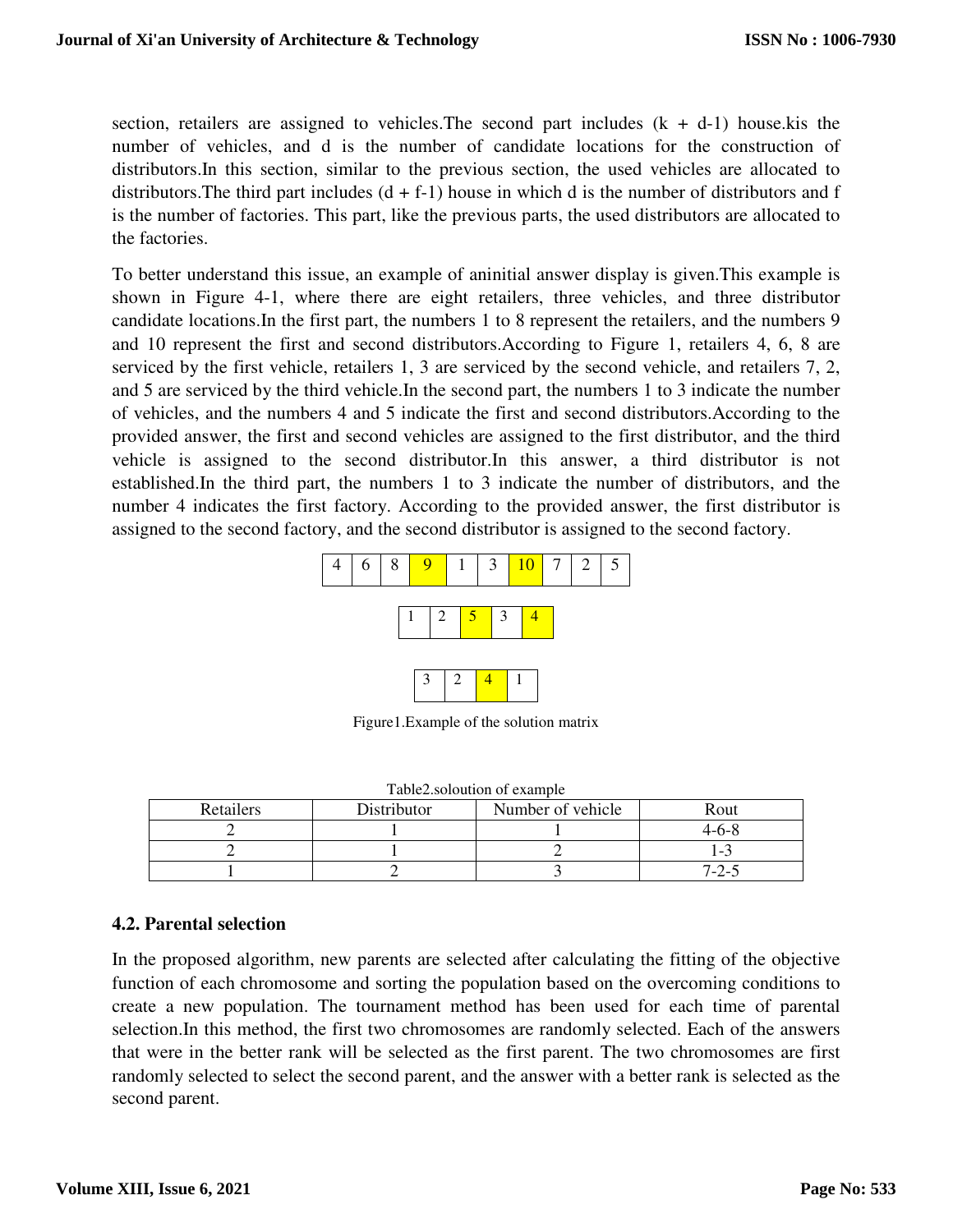### **4.3. Crossover operator for producing new children**

The two-point crossover method has been used to create new children after selecting two parents by the tournament method. In this method, two crossover points are randomly selectedfor each part of theinitial binary answer.The genes between these two points are passed directly to the first offspring in the first parent, and the remaining genes are copied in the first offspring in the first offspring, respectively.



Figure2.crossover operator for each part

#### **4.4. Mutation operator**

Each child may change randomly to generate a random number after implementing the crossover operator. If this number is less than the mutation rate, the child is changed by the mutation operator.In the first step, the two genes are randomly selected for genetic mutation, and in the second step, the numbers inside the two genes are swapped.



Figure3. Mutation operation for each part

### **6. Numerical results**

An example is generated with eight retailers and three candidate locations for distributors and two factories randomly to verify the validity of the proposed model. The obtained answer GAMS software is reviewed and analyzed.Complianceof constraints and correctness of the value of the objective function from GAMS software is checked to verify the model.The GAMS softwareanswer is shown schematically in Figure 4.In this answer, the distributor is constructed in locations 1 and 2 and not constructed in the third place.In both distributors, two vehicles are used, and Figure 7 represents the routes.The bestobjective function value obtained from GAMS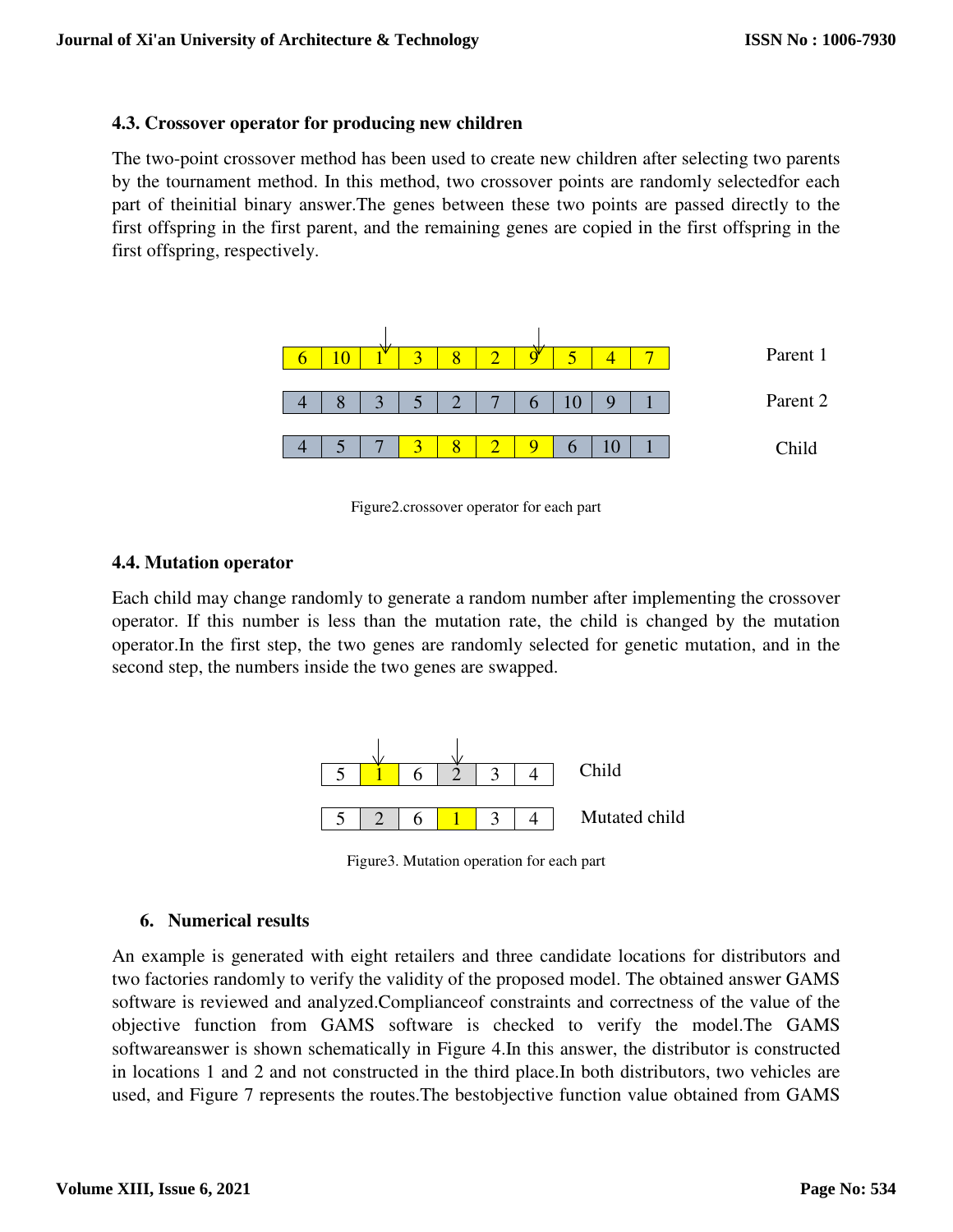softwarewas 2323 for the first objective function and 521 for the second objective function. The calculations show that the obtained values were exact.



#### **Figure4.Problem Solving**

The soft and hard time window limitations are examined to check the problem's the results are shown in Figures 5 and 6. In each chart, the first and last time of service delivery is specified in the time window along with the real-time of service delivery. According to Figures 1 and 2, both constraints comply.



**Figure 5.Compli 5.Compliance check for soft time windows**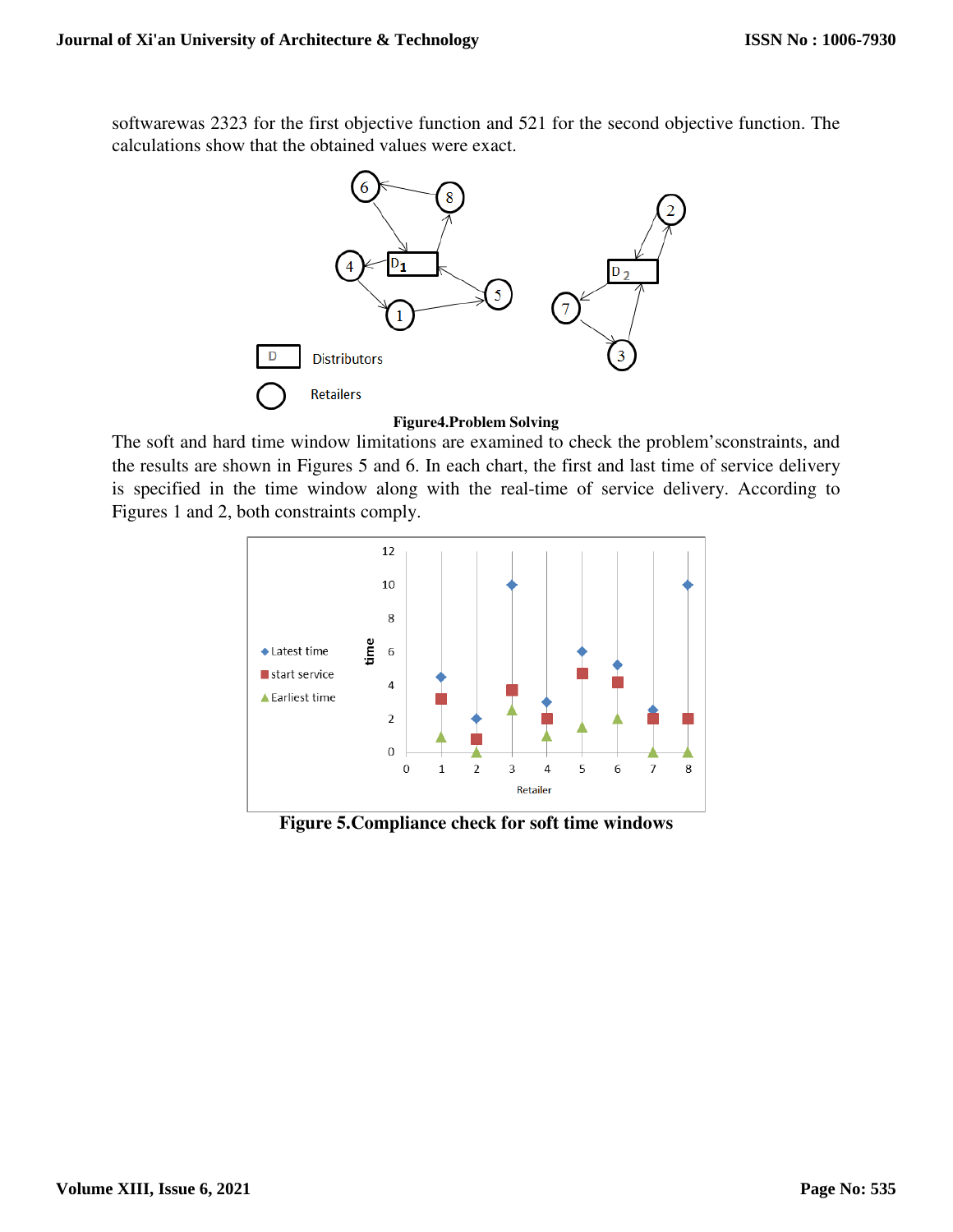

**Figure 6. Compliance check for hard time windows** 

Figure 7 examines the initial loading (pickups) constraints. Figure 8 evaluates the constraint of Figure 7 examines the initial loading (pickups) constraints. Figure 8 evaluates the constraint of load on the vehicle. As shown in Figure 7, number 1 means distributor 1 route 1, number 2 means distributor 1 route2, number 3 means distributor 2 route1, and number 4 means distributor 2 route2. The constraint of the amount of load on the vehicle has never been violated in Figures 7 and 8.



Figure 7. Compliance check for initial loading constraint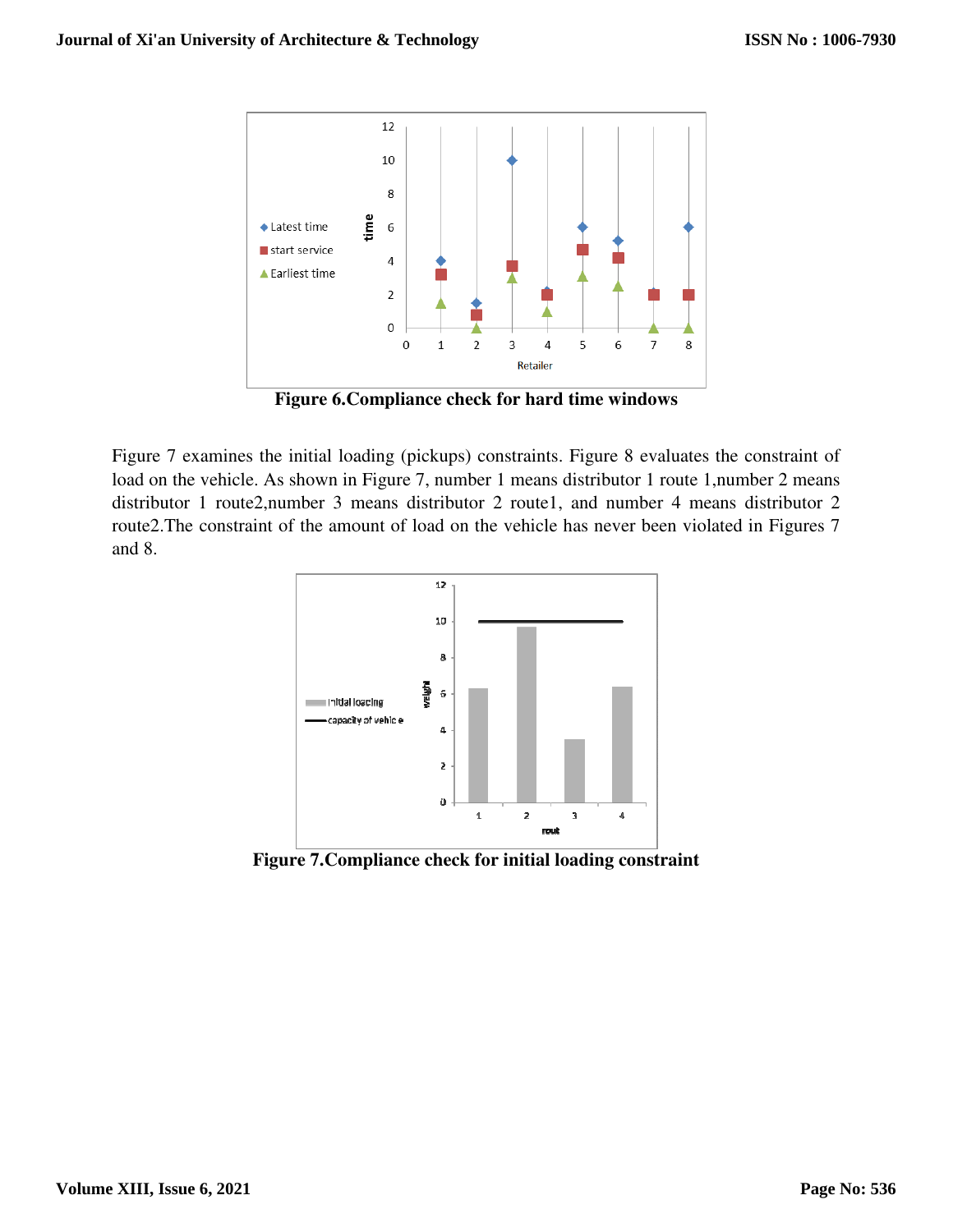

**Figure 8.Compliance check for en route loading constraint**

In the next step, small-scale examples were randomly generated, solved, and compared by In the next step, small-scale examples were randomly generated, solved, and compared by GAMS software and genetic algorithm to evaluate the proposed NSGAII algorithm and placed in Table 5. GAMS software and genetic algorithm to evaluate the proposed NSGAII algorithm and placed in<br>Table 5.<br>The small-scale design problem was implemented using the proposed GAMSsoftware and

NSGAII algorithm, and the results are given in Tables 3 and 4. 4.Table ? shows that the value of the exact answer deviation obtained from GAMSsoftware and the answer of the NSGAII algorithm for the values of the first and second objective functions have an acceptable deviation.Accordingly, the proposed NSGAII algorithm has good performance in small dimensions. for the values of the first and second objective functions have an adex Accordingly, the proposed NSGAII algorithm has good performance is.<br>Solution in small sizes for Comparison of the answer of NSGAII with the exact solu

| In the next step, small-scale examples were randomly generated, solved, and comp<br>GAMS software and genetic algorithm to evaluate the proposed NSGAII algorithm and p<br>Table 5.<br>The small-scale design problem was implemented using the proposed GAMSsoftw<br>NSGAII algorithm, and the results are given in Tables 3 and 4. Table ? shows that the<br>the exact answer deviation obtained from GAMSsoftware and the answer of the<br>algorithm for the values of the first and second objective functions have an ac<br>deviation. Accordingly, the proposed NSGAII algorithm has good performance in<br>dimensions.<br>Table3. Comparison of the answer of NSGAII with the exact solution in small sizes for or<br>Number of<br>retailers<br>$N=4$<br>$N=5$ | Figure 8. Compliance check for en route loading constraint<br>Mean NSGAII | objective function |         |       |
|-----------------------------------------------------------------------------------------------------------------------------------------------------------------------------------------------------------------------------------------------------------------------------------------------------------------------------------------------------------------------------------------------------------------------------------------------------------------------------------------------------------------------------------------------------------------------------------------------------------------------------------------------------------------------------------------------------------------------------------------------------------------------|---------------------------------------------------------------------------|--------------------|---------|-------|
|                                                                                                                                                                                                                                                                                                                                                                                                                                                                                                                                                                                                                                                                                                                                                                       |                                                                           |                    |         |       |
|                                                                                                                                                                                                                                                                                                                                                                                                                                                                                                                                                                                                                                                                                                                                                                       |                                                                           |                    |         |       |
|                                                                                                                                                                                                                                                                                                                                                                                                                                                                                                                                                                                                                                                                                                                                                                       |                                                                           |                    |         |       |
|                                                                                                                                                                                                                                                                                                                                                                                                                                                                                                                                                                                                                                                                                                                                                                       |                                                                           | Gams               | Gap%    | Exact |
|                                                                                                                                                                                                                                                                                                                                                                                                                                                                                                                                                                                                                                                                                                                                                                       |                                                                           |                    |         |       |
|                                                                                                                                                                                                                                                                                                                                                                                                                                                                                                                                                                                                                                                                                                                                                                       | 1160                                                                      | 1160               | $0\%$   | 1160  |
|                                                                                                                                                                                                                                                                                                                                                                                                                                                                                                                                                                                                                                                                                                                                                                       | 2061                                                                      | 2047               | $0\%$   | 2047  |
| $N=6$                                                                                                                                                                                                                                                                                                                                                                                                                                                                                                                                                                                                                                                                                                                                                                 | 2124.2                                                                    | 2120               | 0.2%    | 2120  |
| $N=7$                                                                                                                                                                                                                                                                                                                                                                                                                                                                                                                                                                                                                                                                                                                                                                 | 2259.7                                                                    | 2253               | 0.3%    | 2253  |
| $N=8$                                                                                                                                                                                                                                                                                                                                                                                                                                                                                                                                                                                                                                                                                                                                                                 | 2339.5                                                                    | 2329               | $0.5\%$ | 2329  |
| $N=9$                                                                                                                                                                                                                                                                                                                                                                                                                                                                                                                                                                                                                                                                                                                                                                 | 3342.5                                                                    | 3320               | 0.7%    | 3320  |
| $N=10$                                                                                                                                                                                                                                                                                                                                                                                                                                                                                                                                                                                                                                                                                                                                                                | 3682.4                                                                    | 3658               | 0.7%    | 3658  |
| Table4. Comparison of the answer of NSGAII with the exact solution in small sizes for the                                                                                                                                                                                                                                                                                                                                                                                                                                                                                                                                                                                                                                                                             |                                                                           |                    |         |       |
|                                                                                                                                                                                                                                                                                                                                                                                                                                                                                                                                                                                                                                                                                                                                                                       |                                                                           | objective function | Gap%    | Exact |

Table3. Comparison of the answerof NSGAII with the exact solution in small sizes for of first objective function

Table4. Comparison of the answerof NSGAII with the exact solution in small sizes for the second objective function

| Number of<br>retailers | <b>NSGAII</b> | Gams | $Gap\%$ | Exact |
|------------------------|---------------|------|---------|-------|
| $N=4$                  | 153           | 153  | $0\%$   | 1160  |
| $N=5$                  | 183           | 183  | $0\%$   | 2047  |
| $N=6$                  | 201           | 201  | $0\%$   | 2120  |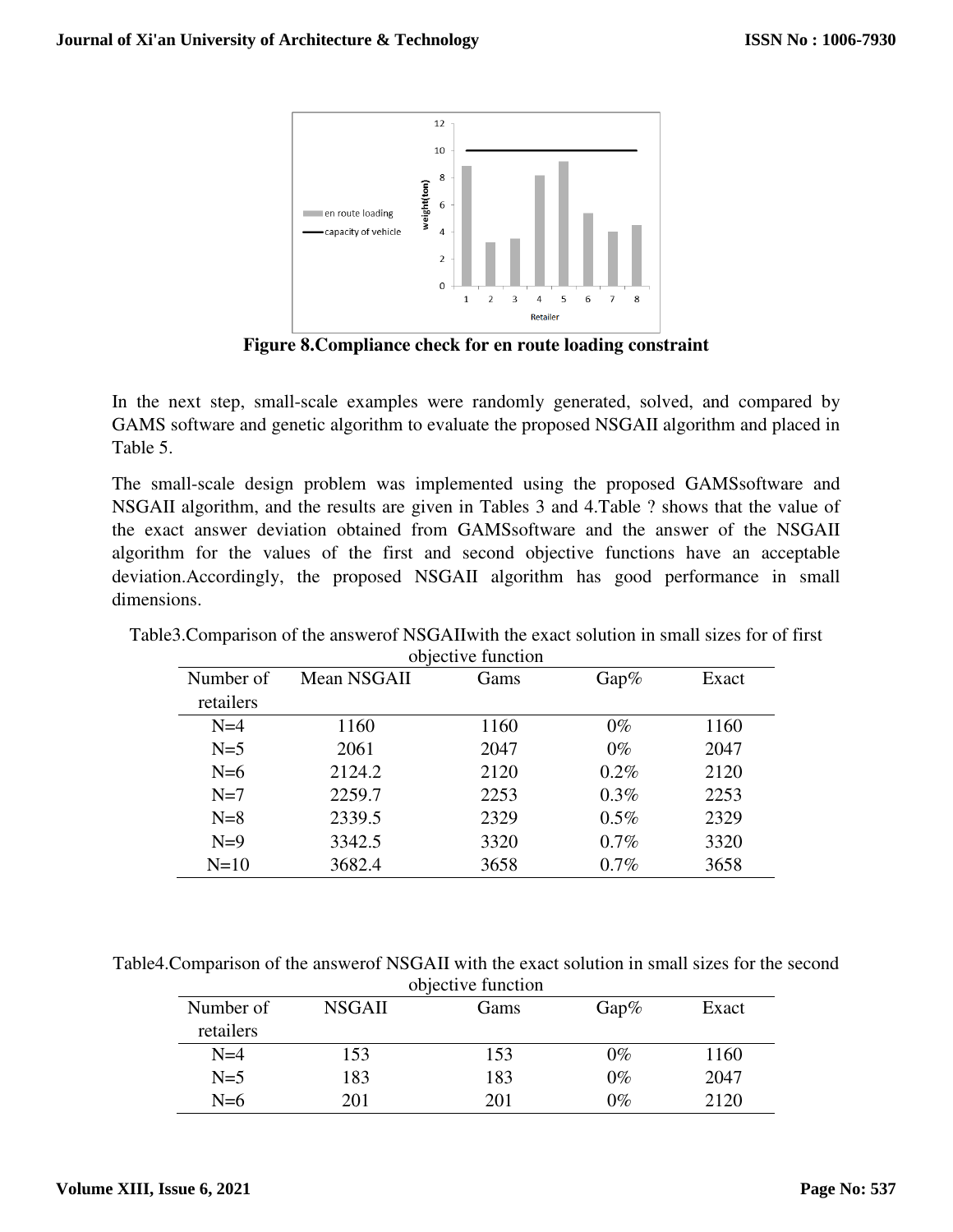| $N=7$  | 225.4 | 225 | 0.2%    | 2253 |
|--------|-------|-----|---------|------|
| $N=8$  | 238.7 | 238 | $0.3\%$ | 2329 |
| $N=9$  | 252.8 | 251 | $0.7\%$ | 3320 |
| $N=10$ | 306.8 | 304 | $0.9\%$ | 3650 |

It is not possible to solve the problem with Gomez software or other exact methods by enlarging the dimensions of the problem. Hence, examples were created, and the NSGAII and MOPSO algorithms were solved to evaluate the performance of the NSGAII algorithm in large dimensions. Tables 5 and 6 indicate an acceptable deviation between the mean of the answers from NSGAII and MOPSO and the superiority of NSGAII algorithm values.

Table5. Comparison of the answer of NSGAII and MOPSO in large sizes for the first objective

|          |        |       |               | . . |
|----------|--------|-------|---------------|-----|
|          | NSGAII | MOPSO | scattering GA |     |
| $N = 30$ | 10251  | 10269 | $0.2\%$       |     |
| $N = 50$ | 48351  | 48396 | $0.1\%$       |     |
| N=100    | 73896  | 73987 | $0.2\%$       |     |

|           | objective     |              |               |  |  |
|-----------|---------------|--------------|---------------|--|--|
|           | <b>NSGAII</b> | <b>MOPSO</b> | scattering GA |  |  |
| $N = 30$  | 1236          | 1239         | $0.2\%$       |  |  |
| $N = 50$  | 1538          | 1546         | $0.4\%$       |  |  |
| $N = 100$ | 2369          | 2378         | $0.4\%$       |  |  |

Table6. Comparison of the answer of NSGAII and MOPSO in large sizes for the second

# **6. Conclusions and future research**

The presented model in this research has complex and frequent constraints and conditions. New decision variables make modeling attractive.At the beginning of the research, a conceptual model was presented for the expression problem. Then, a mathematical model was considered according to this conceptual model, and the accuracy and efficiency of the model were checked and confirmed by solving a random example by GAMS software.Since the problem is complex and the exact solution method of an NSGAII algorithm for a small-scale problem is presented, the algorithm'sefficiency is proved in large and small dimensionsin the next step. As future research, demand can be considered random, or warehouse candidate areas can be considered uncertain or continuous, or the problem can be considered as three objectives, and minimizing greenhouse gas emissions can be added to the objectives of the problem. Furthermore, other metaheuristic methods can be applied to solve the problem.

# **References**

A. Serdar Tasan, M. G. (2012). A genetic algorithm based approach to vehicle routing problem with simultaneous pick-up and deliverie. *Computers & Industrial Engineering, Volume 62, Issue 3, Pages 755-761*.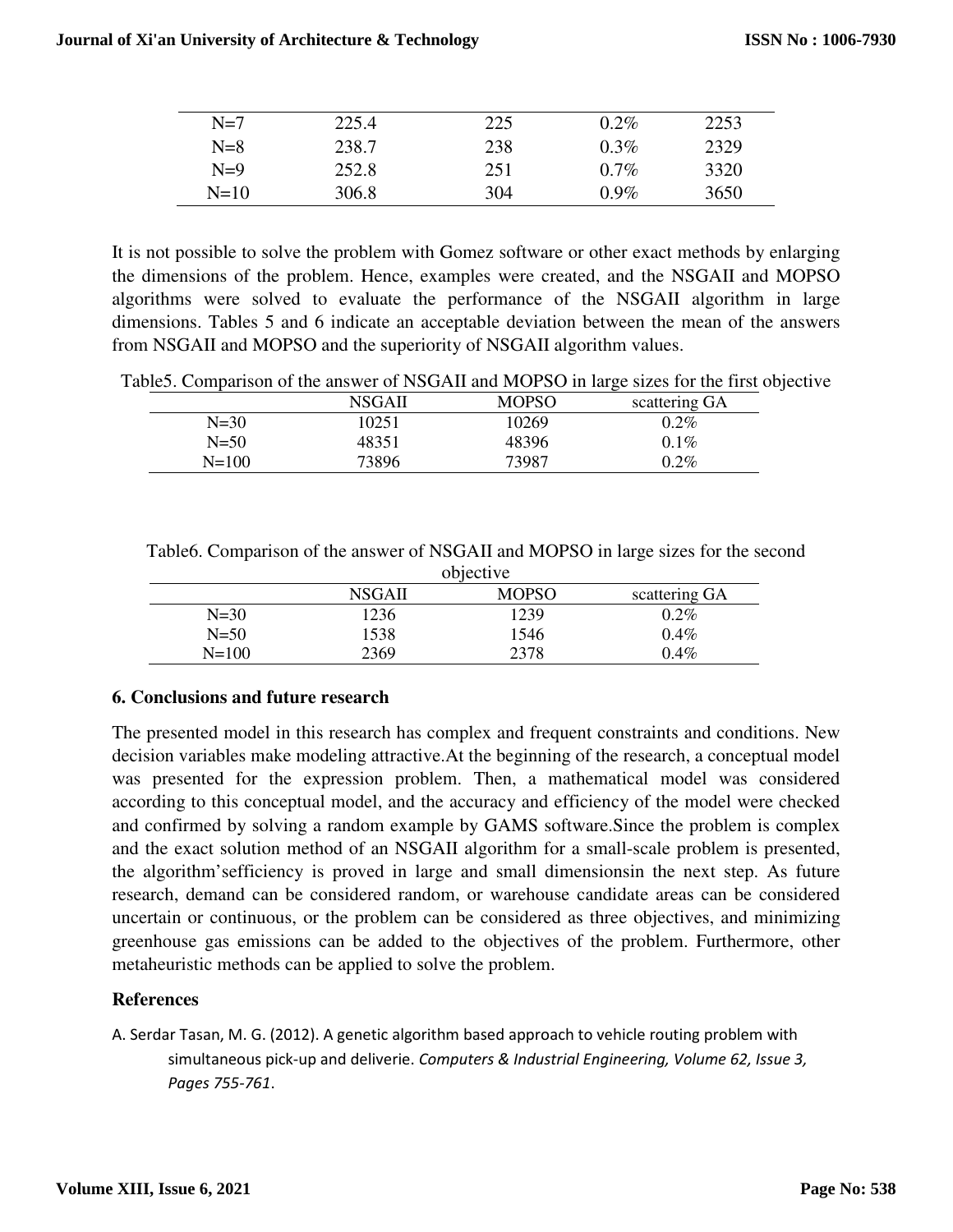- Ali Kourank Beheshti, S. R. (2015). A novel hybrid column generation-metaheuristic approach for the vehicle routing problem with general soft time window. *Information Sciences, Volume 316, Pages 598-615*.
- Barrie M. Baker, M. A. (2003). A genetic algorithm for the vehicle routing problem. *Computers & Operations Research, Volume 30, Issue 5, Pages 787-800*.
- C., P. (2011). A hybrid evolutionary algorithm for the periodic location-routing problem. *European Journal of Operational Research, 210*(2), 204-212.
- Çatay, M. E. (2021). A hybrid variable neighborhood search approach for the multi-depot green vehicle routing problem. *Transportation Research Part E: Logistics and Transportation Review31 March 2021Volume 149 (Cover date: May 2021)*.
- Chen, S. Z. (2020). Fuzzy optimization model for electric vehicle routing problem with time windows and recharging stations. *Expert Systems with Applications9 December 2019Volume 145* .
- Curcio, M. J. (2020). A robust optimization approach for the vehicle routing problem with selective backhauls. *Transportation Research Part E: Logistics and Transportation Review29 February 2020Volume 136*.
- D.L. Applegate, R. B. (2006). Travelling Salesman Problem A Computational Study. *Book Princeton series in applied Mathematics. Princeton University Press, New Jersey, 2006, 08540, ISBN 978-0-691- 12993-8.*
- Feng, Z. (2011). Multi-period vehicle routing problem with recurring dynamic time windows. *in Proceedings of the 8th International Conference on Digtial Object Identifier*, (pp. 1-6).
- Hani, Y. M. (2019). A developed Tabu Search algorithm for heterogeneous fleet vehicle routing problem. *IFAC-PapersOnLine25 December 2019Volume 52, Issue 13 (Cover date: 2019)Pages 1051-1056*.
- Huang, C. C. (2021). An adaptive large neighborhood search heuristic for the vehicle routing problem with time windows and delivery robots. *European Journal of Operational ResearchAvailable online 13 February 2021*.
- Jeong, H. P. (2018). Waiting strategy for the vehicle routing problem with simultaneous pickup and delivery using genetic algorithm. *Expert Systems with Applications6 September 2020Volume 165 (Cover date: 1 March 2021)Article 113959*.
- Júnior, Y. E. (2020). Time-dependent multi-depot green vehicle routing problem with time windows considering temporal-spatial distance. *International Journal of Disaster Risk Reduction29 March 2021Volume 58* .
- Karaoglan, I. (2012). The location-routing problem with simultaneous pickup and delivery: Formulations and aheuristic approach. *Omega, 40*, 465-477.